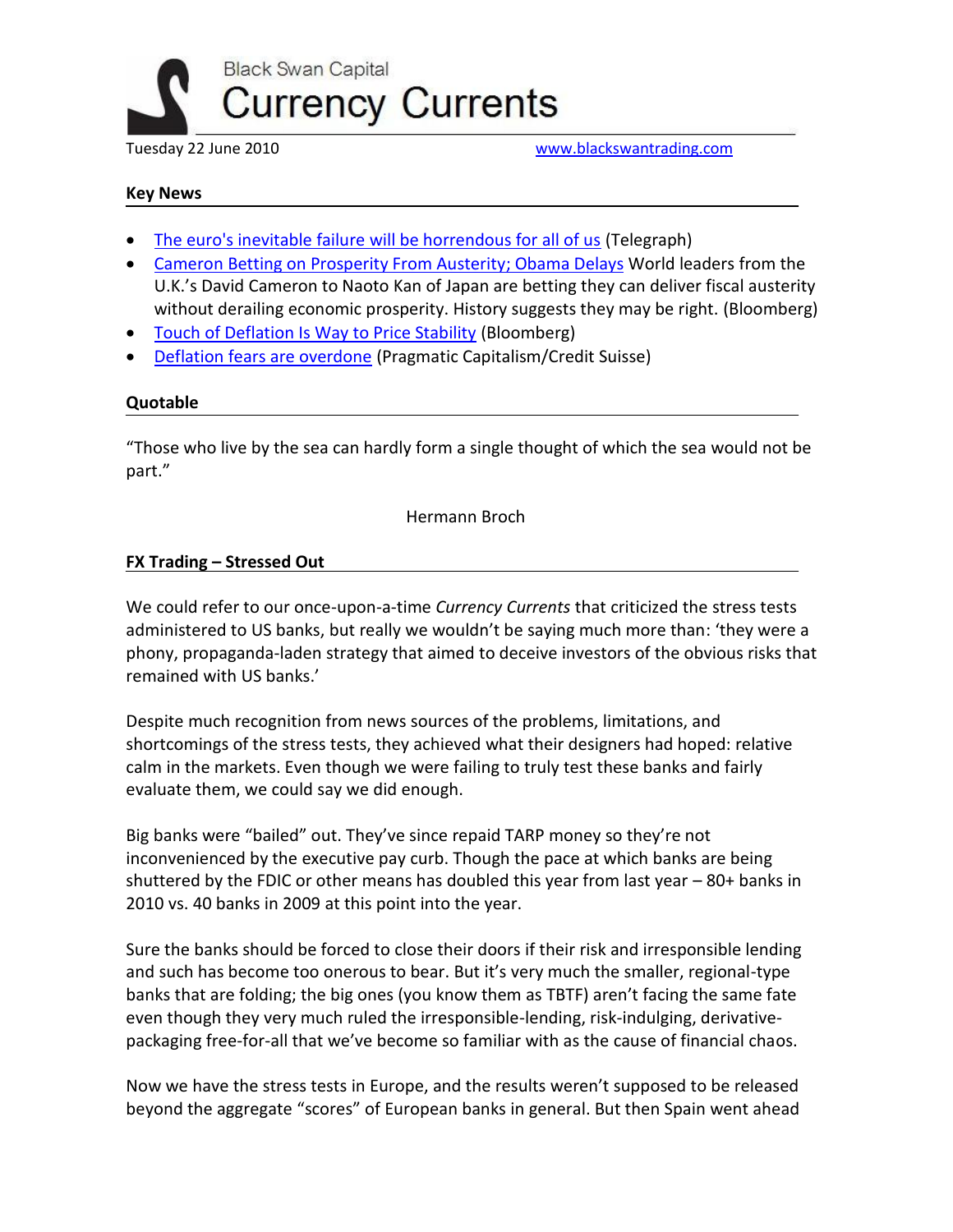and said they'd be releasing results of individual banks, despite the fact that France and Germany didn't exactly want that to happen.

There's no doubt that, if any scrutiny beyond the US approach is put into these tests and the reporting of results, some countries will be exposed as still being much too exposed to the debt of problematic European economies.

And then, if the results are not managed well by the multi-headed authority in Europe, then it could very much spark a new onslaught that beats down marks by reigniting risk aversion. Of course, this is what I expected before the release of US stress tests, and that never really materialized as anticipated.

But, as the topic rears its head, the euro is coming off a very much technical, very much overdue bounce. Though yesterday put up a big obstacle to any further rise:



Circled in red is yesterday's bar which is made up of a higher open, a higher high, and a much lower close – a key day reversal in the near-term, if you will. And now that today the euro is already lower serves as a bit of confirmation that the bears may be back in town.

A shot at \$1.20 in the short-term seems likely.

John Ross Crooks III Black Swan Capital [www.blackswantrading.com](http://www.blackswantrading.com/)

# **Currencies are another asset class …**

**Black Swan Capital's Currency Currents** is strictly an informational publication and does not provide personalized or individualized investment or trading advice. Commodity futures and forex trading involves substantial risk of loss and may not be suitable for you. The money you allocate to futures or forex trading should be money that you can afford to lose. Please carefully read Black Swan's full disclaimer, which is available at http://www.blackswantrading.com/disclaimer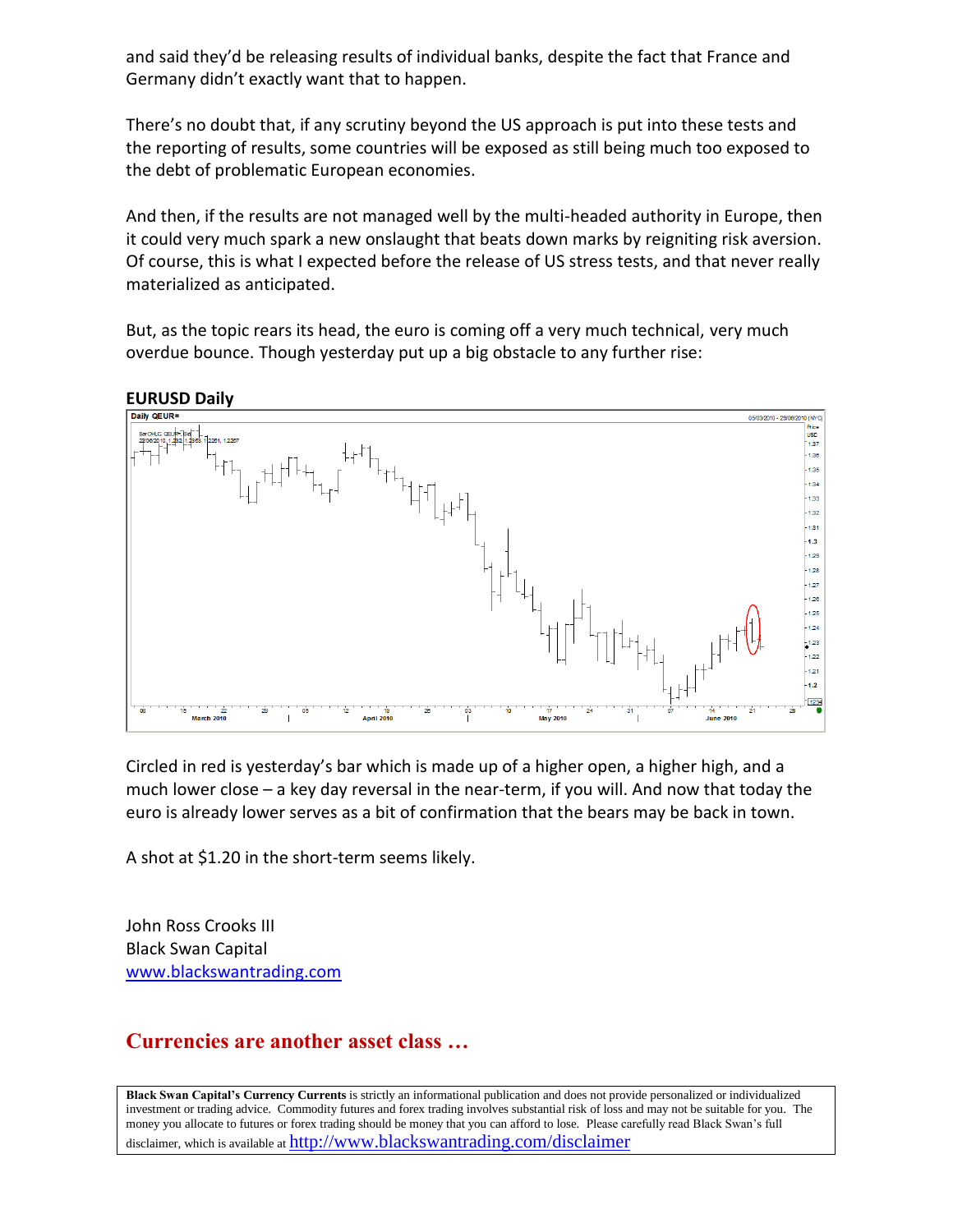# *David Newman here… "Investing vs. Trading"*

How many times have you seen pictures of people sitting on the beach with their laptop in hand in those "Trade Forex, Commission-Free!" advertisements? "Open an FX account, quit your real job, sit on the beach and get rich" is the implicit message. It's ridiculous! But unfortunately that is what sells.

It doesn't have to be that way. You don't have to buy into the hype ... and you don't have to take that much risk in order to get involved in currencies. Trading can be profitable; but it requires extreme focus and discipline. There is another way if you want to "invest" in currencies.

Investing in currencies for the long haul means using currencies as another asset class in your portfolio. An asset class that will stand along stocks and bonds and hopefully provide some much needed diversification.

There are plenty of low leveraged long-term investment choices available to you so you can make real money in currencies. They are called Currency Exchange Traded Funds (ETFs).

An ETF is a simple straightforward currency product that you can buy and sell in your standard equity brokerage account. It's the same as buying any other fund traded on the exchange. We offer recommendations on Currency ETFs in our month *Currency Investor* newsletter. We don't recommend trading them; we do recommend investing in them using a long-term buy and hold strategy.

To sum it up: Our monthly *[Currency Investor](https://www.mcssl.com/SecureCart/Checkout.aspx?mid=47A2A252-2484-4CD2-8F88-F148917E92D3&sctoken=c18f9cfbdb224748a814339445803dc1&bhcp=1)* newsletter is geared toward newcomers and experienced investors who are looking for a conservative approach to the foreign exchange market, and learning more about how the global economy works.

In plain language we deliver global macroeconomic analysis and actionable ideas geared toward exchange rate fluctuations over time.

Our analysis is comprehensible and our recommendations consist of ETFs, as I said. So don't get turned off by buzz words like "exchange rates" or "foreign exchange" – this investing strategy is as easy to implement as buying and selling stocks.

### Plus, **at \$39 per year it's a deal you'd be hard-pressed to find anywhere else**.

Thorough global analysis plus complete investment guidance ... and all for only \$39 per year? [You can become a Member of our Currency Investor service at our homepage via](http://www.blackswantrading.com/)  [credit card or PayPal.](http://www.blackswantrading.com/)

Thank you.

All the best,

**Black Swan Capital's Currency Currents** is strictly an informational publication and does not provide personalized or individualized investment or trading advice. Commodity futures and forex trading involves substantial risk of loss and may not be suitable for you. The money you allocate to futures or forex trading should be money that you can afford to lose. Please carefully read Black Swan's full disclaimer, which is available at http://www.blackswantrading.com/disclaimer